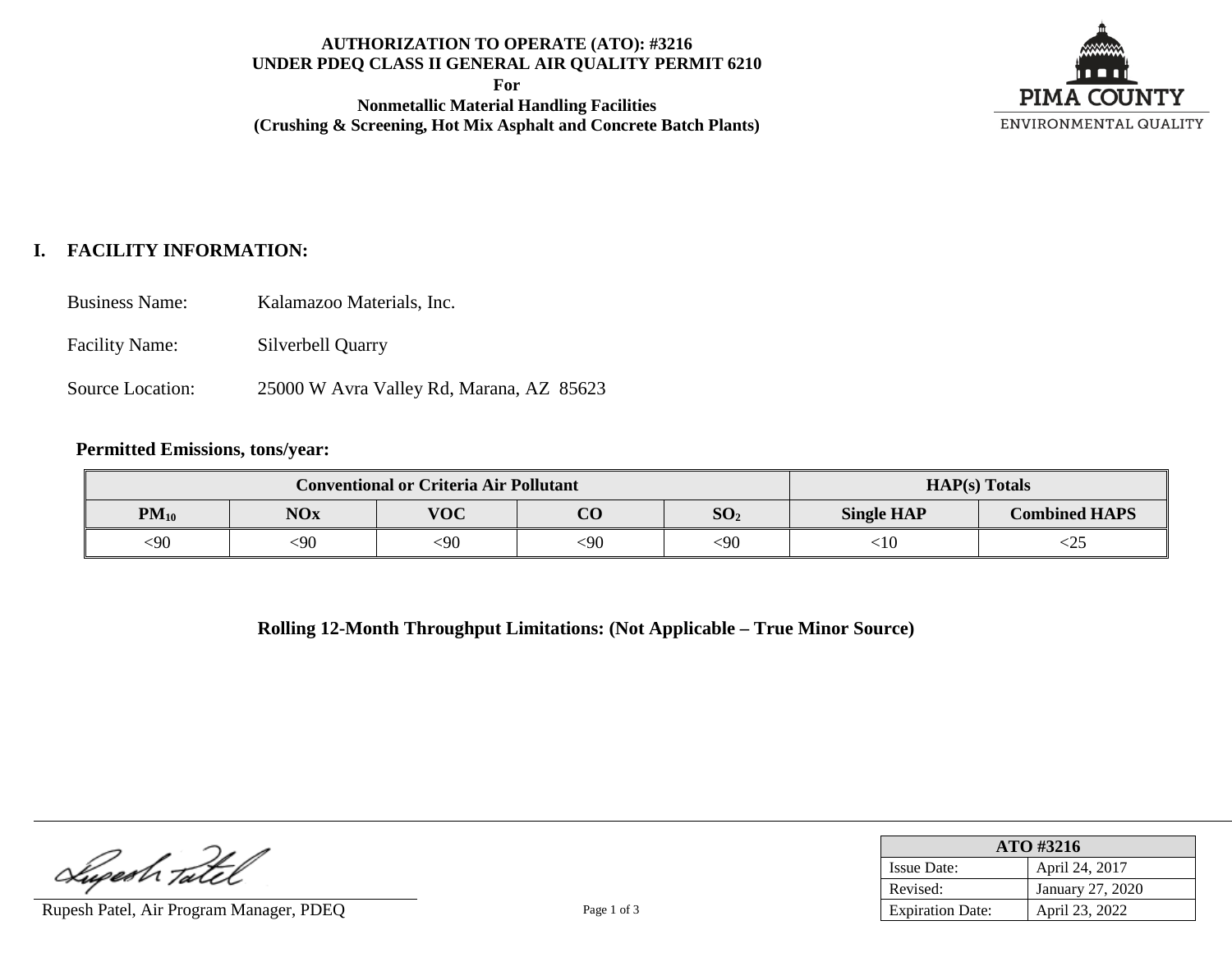### **AUTHORIZATION TO OPERATE (ATO): #3216 UNDER PDEQ CLASS II GENERAL AIR QUALITY PERMIT 6210**

**For**

**Nonmetallic Material Handling Facilities (Crushing & Screening, Hot Mix Asphalt and Concrete Batch Plants)**



# **II. AUTHORIZED EQUIPMENT:**

Equipment, operations, and activities for which emissions are allowed by the general permit are as follows:

### **Table 1: Section 3 of the Permit – NSPS for Nonmetallic Mineral Processing Plants Affected Facilities:**

| <b>Source</b><br>Equipment<br>ID <sup>1</sup> | <b>Type of</b><br>Equipment                         | <b>Manufacturer</b> | <b>Model</b>  | <b>Serial Number</b> | <b>Maximum</b><br><b>Rated</b><br>Capacity | <b>Manufacturer</b><br><b>Date</b> | $\geq 4/22/2008$ | <b>Opacity Limit</b><br>$\frac{0}{0}$ |
|-----------------------------------------------|-----------------------------------------------------|---------------------|---------------|----------------------|--------------------------------------------|------------------------------------|------------------|---------------------------------------|
| SB01-2                                        | Jaw Crusher                                         | Cedarapids          | 2236          | 3573                 | <b>300 TPH</b>                             | 1989                               | $\mathbf N$      | 15                                    |
| <b>SB04</b>                                   | 3 Deck Screen                                       | Cedarapids          | $6'$ X 16'    | TRXV6163CDUHG2696    | <b>200 TPH</b>                             | 2017                               | $\mathbf{v}$     |                                       |
| SB12                                          | Vibratory<br>Grizzly Feeder                         | Kimball             | $30'$ X $15'$ | 70681                | <b>250 TPH</b>                             | 2000                               | $\mathbf N$      | 10                                    |
| $SB-20$                                       | Portable<br>Crushing $\&$<br><b>Screening Plant</b> | <b>EXTEC</b>        | $4'$ X $8''$  | 5511                 | <b>75 TPH</b>                              | 1998                               | $\mathbf N$      | 10                                    |

<sup>1</sup> Specific equipment identified in the permit application as needing an ATO. All equipment listed in the permit application is subject to the provisions of this general permit.

Lupeah Tatel

Rupesh Patel, Air Program Manager, PDEQ Page 2 of 3

| ATO #3216               |                  |  |  |  |
|-------------------------|------------------|--|--|--|
| <b>Issue Date:</b>      | April 24, 2017   |  |  |  |
| Revised:                | January 27, 2020 |  |  |  |
| <b>Expiration Date:</b> | April 23, 2022   |  |  |  |